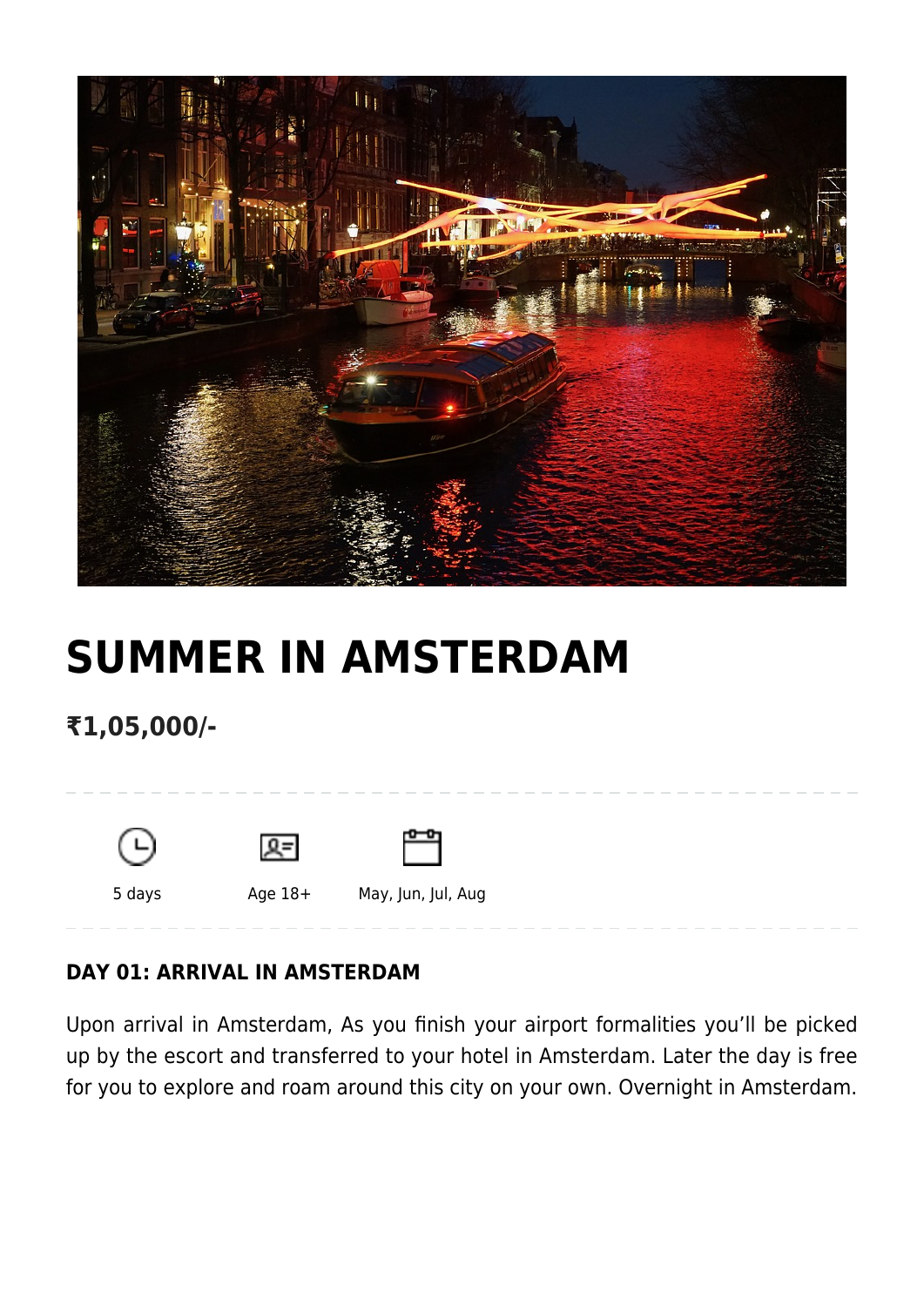

#### **DAY 02: AMSTERDAM CITY CANAL CRUISE**

Today morning after breakfast at the hotel you'll head for the for your Canal Tour. Amsterdam has the largest historic city centre in Europe. The city is well-known for its ring of canals, along which thousands of decorated merchants' residences and warehouses were built in the 17th century, the Dutch Golden Age. You'll explore all these things in this Canal Cruise.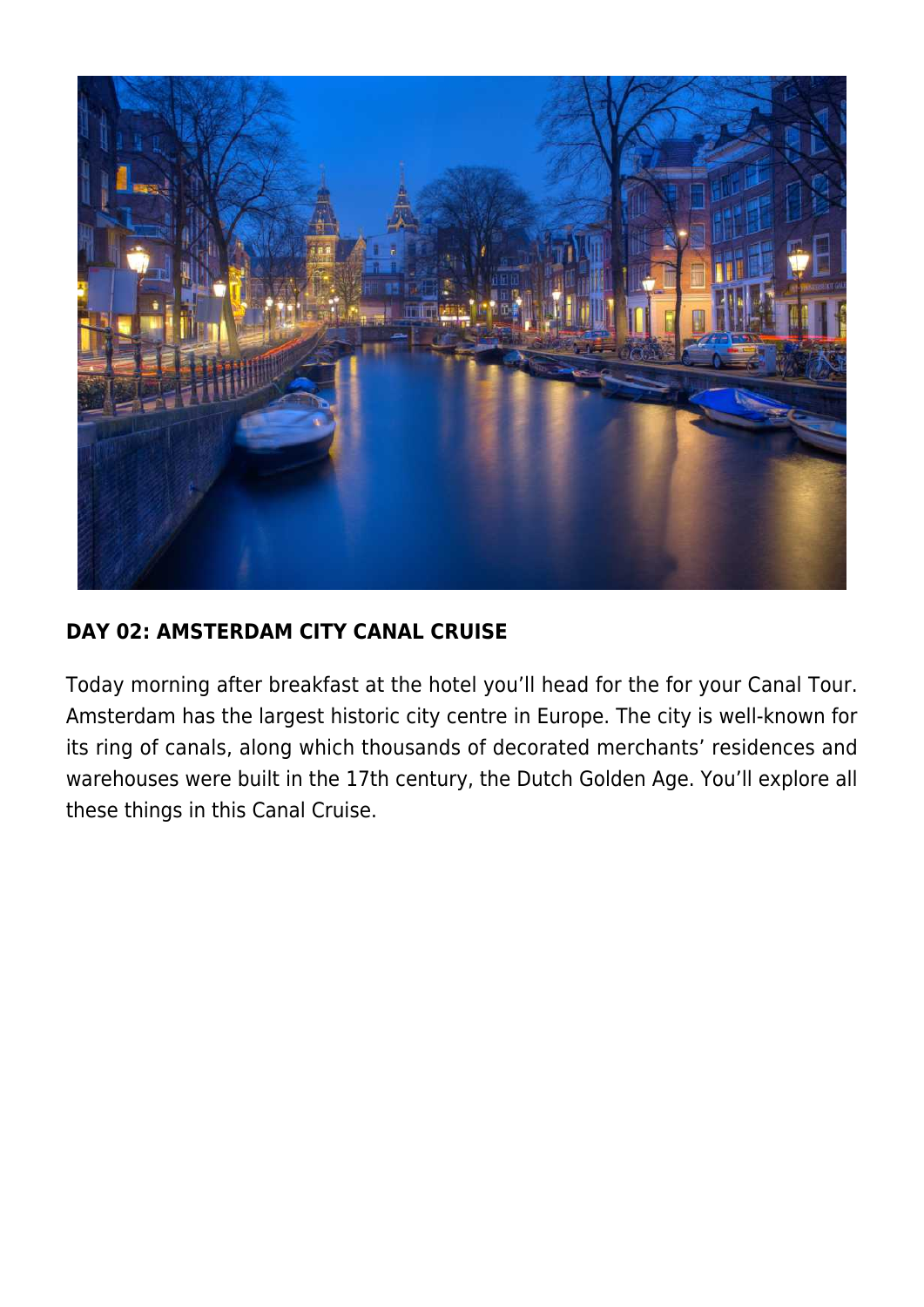

#### **DAY 03: HEINEKEN EXPERIENCE**

Leave in the early morning after breakfast, for your visit to Heineken Brewery . Plunge yourself into the fascinating world of beer at the Heineken Experience, discover a world of brewing lore and the history of the world's most famous beer.



#### **DAY 04: LEISURE DAY OR OPTIONAL VISIT TO VAN GOGH MUSEUM**

After breakfast the day is free for you to shop around the city or you can also opt for the visit to the popular Van Gogh Museum which is dedicated to the works of Vincent van Gogh and his contemporaries in Amsterdam. Later you'll be transferred back to your hotel.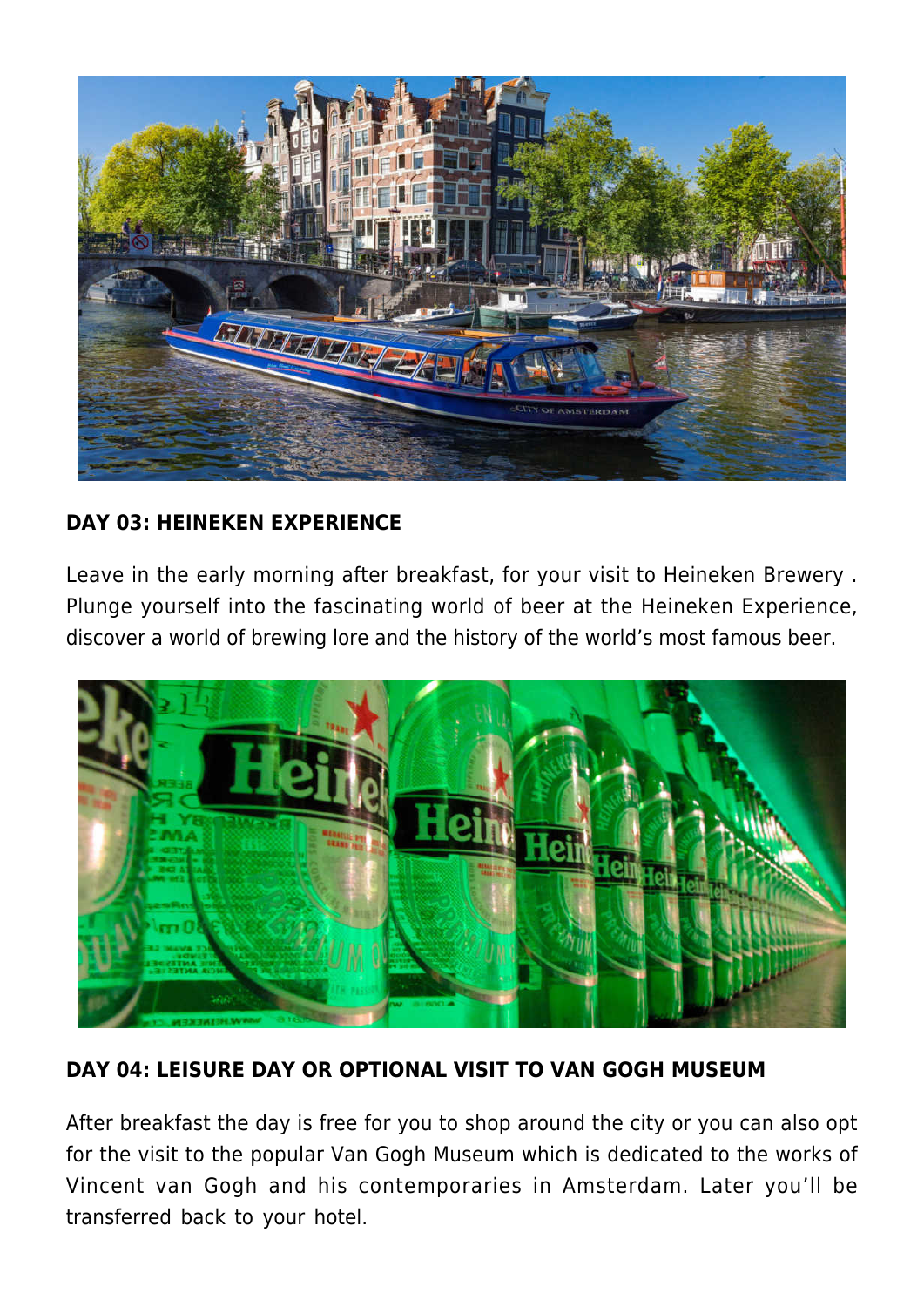

#### **DAY 05: DEPART**

Today morning after breakfast you'll fly back to your home country with all these memories you created during the trip.

- **Included**  $\checkmark$  International Flights(EX:AMD)
	- Daily Breakfast
	- 03 Star City center hotel
	- $\checkmark$  04 Nights in Amsterdam
	- $\checkmark$  Amsterdam City Canal Cruise
	- $\checkmark$  Heineken Experience
	- $\checkmark$  Airport to Hotel Transfers
	- $\checkmark$  Visa Assistance